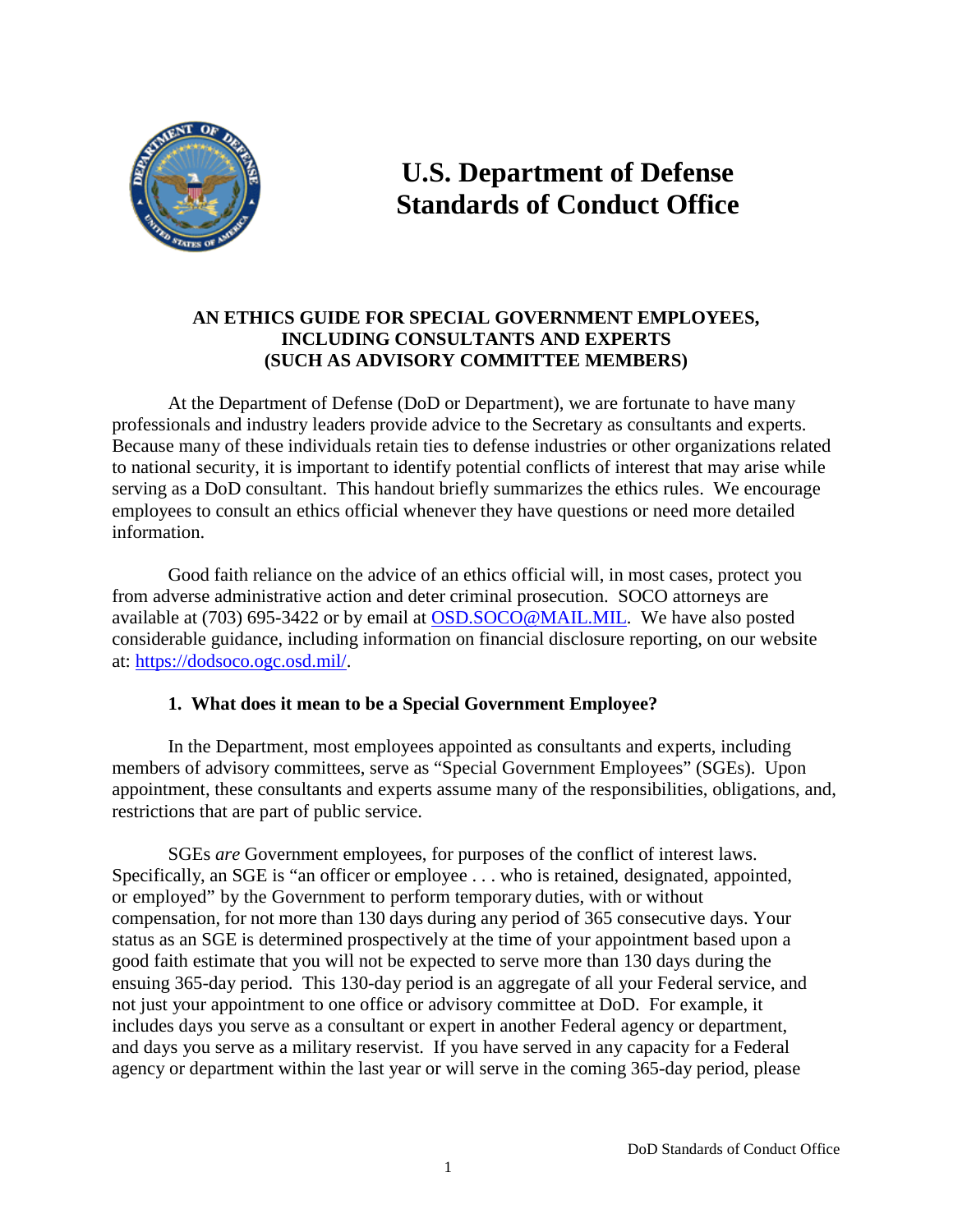share this information with the appropriate DoD official to ensure that you do not exceed the 130-day limit.

When counting days that you work as an SGE, you must count each day in which you perform services as a full day, even if you did not perform services for the entire workday. Brief non-substantive interactions, such as emails or phone calls to set up a meeting or coordinate travel, should not be counted as a day of duty. Any day for which you are paid by the Government (not including travel reimbursement) must be counted as a day.

Attached to this document is an Excel spreadsheet that you may use as a tool in tracking days. Your organization may require that you submit the DD Form 2525 to certify the number of days that you have worked in a given year, which can be found at:

<https://www.esd.whs.mil/Portals/54/Documents/DD/forms/dd/dd2525.pdf>

## **2. Financial Disclosure**

At DoD, the vast majority of SGEs are required to file a Confidential Financial Disclosure Report (OGE Form 450), or in some cases the DoD alternate form (DoD Confidential Conflict-of Interest Statement for DoD Advisory Committee Members). As the name implies, the OGE Form 450 (or DoD alternate form) is treated as confidential and is not available to members of the public. On very rare occasions, SGEs are required to file a Public Financial Disclosure Report (OGE Form 278e) because of the nature of the duties they are being asked to perform, the level of compensation for the position, or the statute authorizing the creation of the position mandates the filing of a public report. Again, as the name implies, the OGE Form 278e can be released to a member of the public upon request. The purpose of the financial disclosure report is to enable ethics officials to determine whether your financial interests may create a conflict of interest that would hinder or preclude your service for the Department.

# **3. Criminal Conflict of Interest Statutes**

During your appointment you are required to comply with several criminal statutes. These statutes are codified at 18 U.S.C. §§ 203, 205, 207, and 208, and are divided into the following subject areas: (1) financial conflicts of interest; (2) representational activities; and (3) limits on representation after you leave the Government.

# **Financial Conflicts of Interest**

The primary financial conflict of interest statute, **18 U.S.C. § 208(a)**, prohibits all employees, including SGEs, from participating personally and substantially in any particular matter that has a direct and predictable effect on their own financial interests or on the financial interests of any person whose interests are imputed to them. The interests of the following persons are imputed to you: your spouse; minor child; general partner; organizations which you serve as an officer, director, trustee, general partner or employee; and a person or organization with whom you are negotiating or have an arrangement concerning prospective employment. Because SGEs are typically engaged in outside employment which is related to the subject area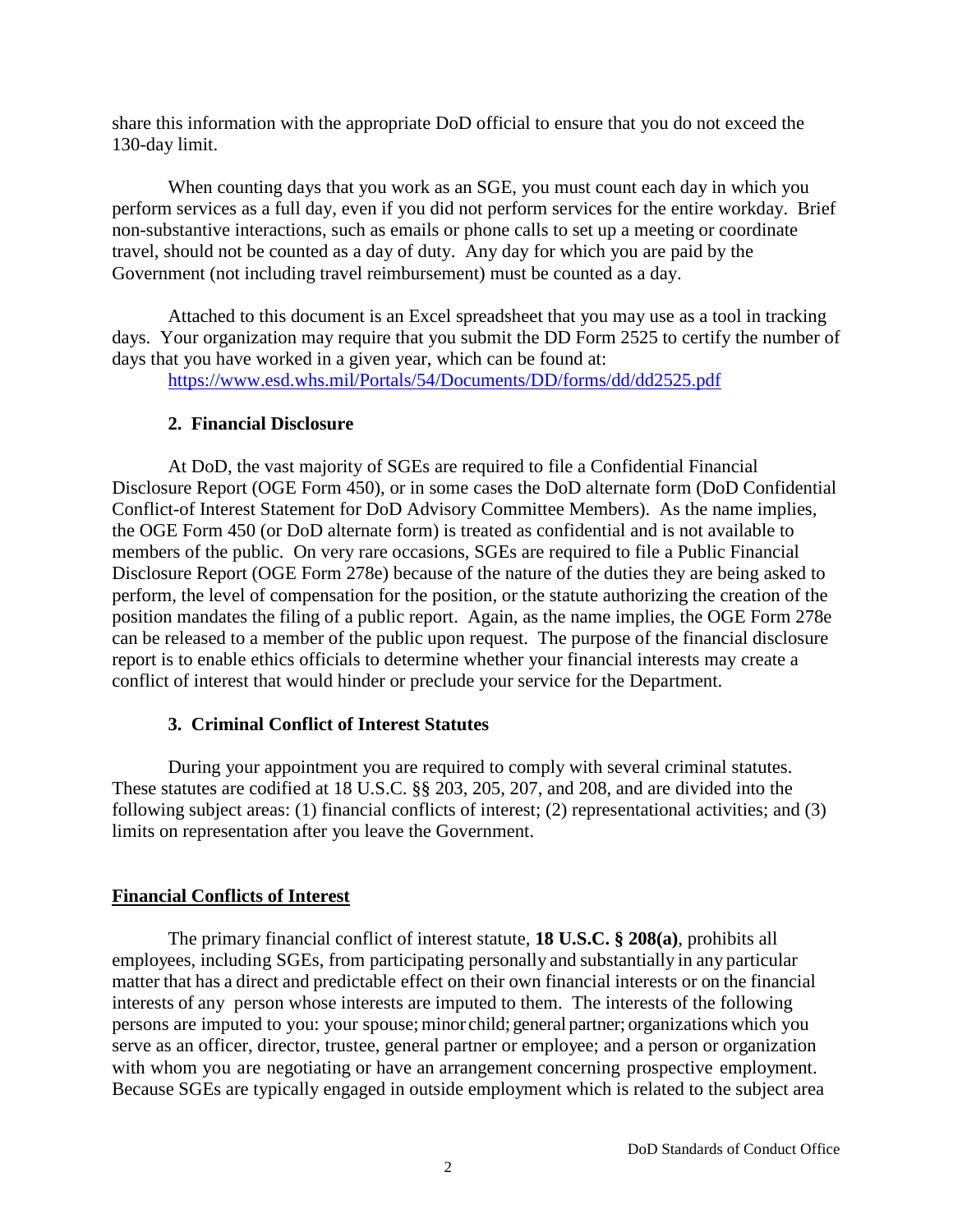for which the Government requests their services, it is extremely important to take this conflict rule into consideration.

A conflict may arise in various ways. An SGE would be prohibited from participating in a discussion that involves whether a certain weapons program should be continued if the SGE works for the company that manufactures the weapon, or from reviewing a contract proposal from an association for which the SGE serves as a member of the board of directors. In these instances the SGE would be required to recuse from participating in the matter.

If you become aware of a conflict of interest, you must disqualify yourself from acting in the matter and notify your supervisor. You should also consult a DoD ethics official, since there are several regulatory exemptions that may permit you to participate even when you have certain financial interests that cause a conflict of interest.

The statute and implementing Federal regulations provide for issuance of waivers that may allow you to work on matters in which you have a financial conflict of interest. Such waivers must be issued by an authorized authority before you participate in the matter. Since waivers are complex and rarely granted, you must seek advice from a DoD ethics official.

## **Representational Activities**

Two statutes, 18 U.S.C. §§ 203 and 205, prohibit Federal employees, including those in an SGE status, from representing another person or entity before any agency or court of the Executive or Judicial Branches. Specifically, as an SGE, section 203 prohibits the receipt of compensation for representational services only in particular matters involving a specific party: (1) in which an SGE has participated personally and substantially as a Government employee; or (2) which is pending in DoD if the SGE has served for more than 60 days in DoD (aggregating all days served at any DoD component or organization) during the immediately preceding 365 days. For example, this would include service within DoD as a regular employee, military member on active duty, and/or as an SGE. Representational services include written or oral communications and appearances made on behalf of someone else with the intent to influence the Government. Section 205 parallels section 203, except that even uncompensated representations made by an SGE are prohibited.

# **Limits on Representations After You Leave the Government**

Finally, 18 U.S.C. § 207, prohibits former employees, including SGEs from representing another person or entity to DoD or another Federal agency or court on any particular matter involving a specific party in which the SGE participated personally and substantially while employed at DoD. This bar lasts for the lifetime of the particular matter.

# **4. Standards of Ethical Conduct**

The following items highlight some of the administrative Standards of Ethical Conduct regulations (5 C.F.R., Part 2635) that pertain to SGEs in DoD.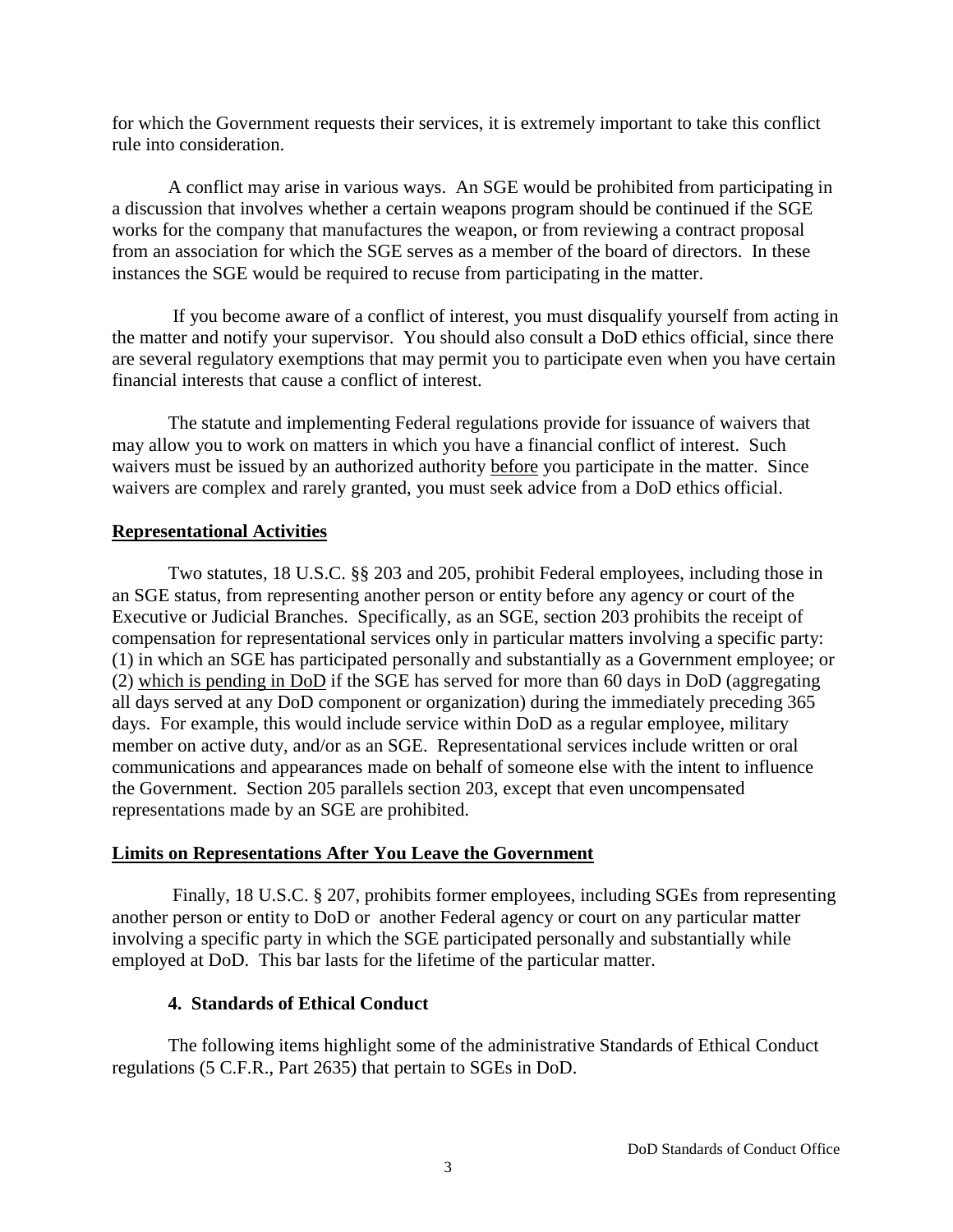#### **Teaching, Speaking, and Writing in a Personal Capacity**

During your appointment, you may continue to receive fees, honoraria, and other compensation for teaching, speaking, and writing undertaken in your personal capacity on topics that are not directly related to your SGE position.

If you use your DoD title or position as one of several biographical details given to introduce yourself in connection with your personal teaching, speaking, or writing, and the subject of the teaching, speaking or writing deals in significant part with any ongoing or announced policy, program or operation of DoD, you must use a disclaimer (at the beginning of your speech or prominently placed for written material), expressly stating that the views presented are yours and do not necessarily represent the views of DoD or its components.

## **Speaking on behalf of DoD**

DoD advisory committee members provide Executive-level advice to the Secretary and the Deputy Secretary. These duties generally do *not* include representing DoD or its views to external entities. This means that advisory committee members may not represent the views of DoD, or give an official speech on behalf of DoD, as this is considered an inherently governmental function and as such can only be undertaken by a full-time or permanent part-time DoD employee or member of the military on active duty.

If you are asked to speak on behalf of DoD, for example, by Congress, the media, or an outside organization, please contact your supervisor or ethics official for further guidance.

## **Acceptance of Gifts from Outside Sources**

Acceptance of gifts given to you because of your DoD position is generally prohibited. Because there are a number of exclusions or exceptions that permit the acceptance of a gift, you should consult an ethics official if you receive a gift in your SGE capacity.

# **Impartiality**

While SGEs are prohibited from participating in matters in which they have a financial interest, there may be other circumstances in which an SGE's participation in a particular matter involving specific parties would raise a question regarding the SGE's impartiality. For example, if an SGE is asked to review a grant application submitted by their mentor or someone with whom the SGE has a close personal or professional relationship, this may raise concerns about the SGE's impartiality. In such circumstances, the SGE should seek the guidance of their supervisor or advisory committee staff to determine whether disqualification from the matter is appropriate.

## **Misuse of Position**

SGEs are subject to a number of prohibitions intended to address the use, or appearance of "public office for private gain." These prohibitions include: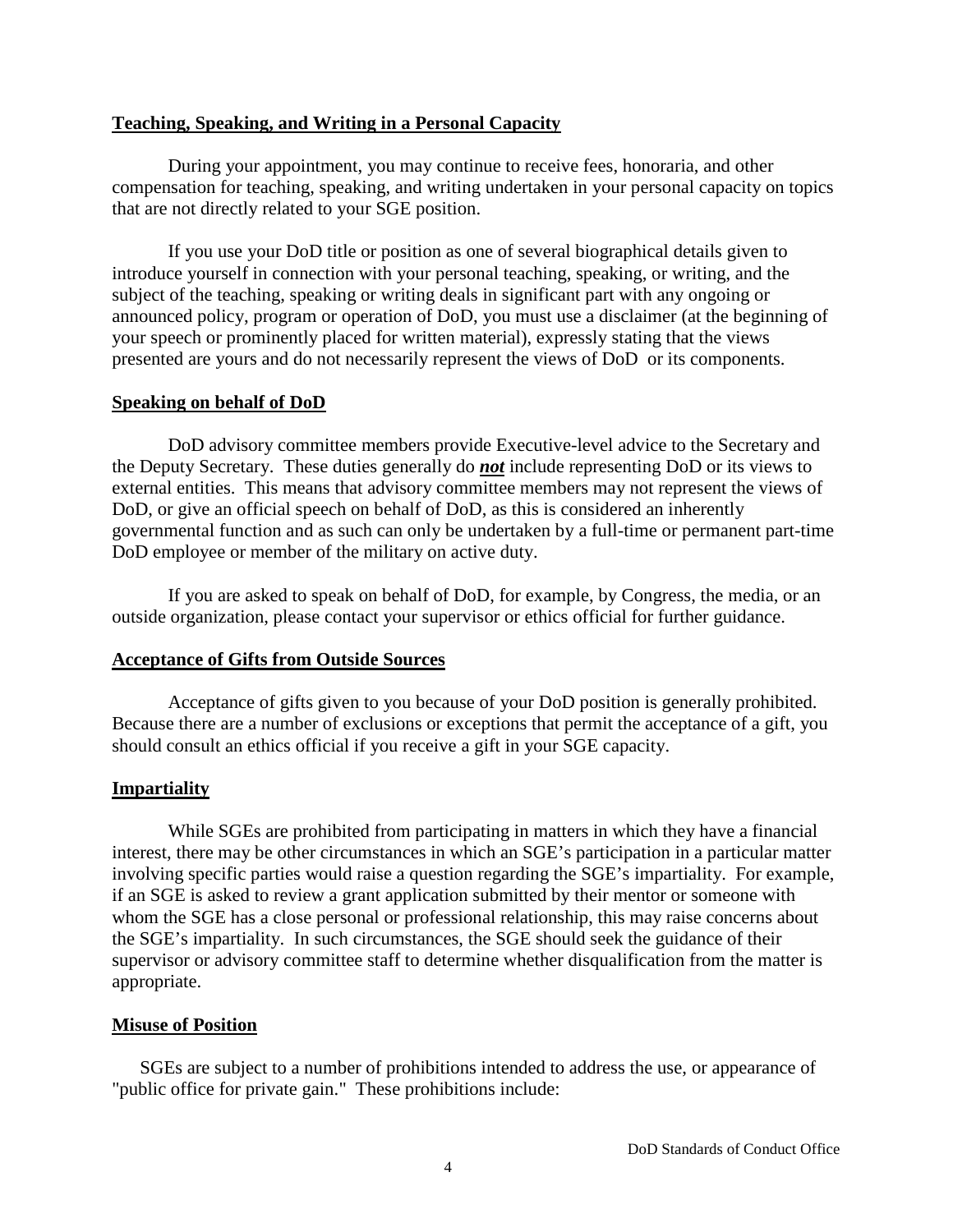- o Using your DoD title or referring to your Government position for your own private gain, the private gain of friends, relatives, or anyone with whom you are affiliated in a non-Governmental capacity (including nonprofit organizations at which you serve as an officer, member, employee, or in any other business relationship), or for the endorsement of any product, service, or enterprise.
- o Using your DoD title or Government position to coerce or induce another person to provide a benefit to you or another person.
- o Using non-public Government information in a financial transaction to further your private interests or those of another, or disclosing confidential or non-public information without authorization.

#### **Fundraising**

Generally, you may fundraise in your personal capacity. You may not, however, fundraise in the Federal workplace (except for collecting gifts-in-kind, such as food, clothing and toys), and you may not solicit funds from any person whom you know is a prohibited source of DoD and whose interests may be substantially affected by performance or non-performance of your DoD duties. Finally, you may not use or permit the use of your official title, position, or authority associated with your position to further any personal fundraising efforts.

#### **Foreign Agents**

You may not act as an agent or lobbyist of a foreign principal required to register under the Foreign Agents Registration Act or the Lobbying Disclosure Act of 1995 unless the head of the agency certifies that your employment is in the national interest. 18 U.S.C. § 219. If you have registered under either of these statutes, please contact SOCO.

#### **Hatch Act**

The Hatch Act limits the political activities of Federal civilian employees. SGEs are covered by the Hatch Act only when actually performing work for the Federal government. This means that an SGE may not engage in any political activities (activities associated with a partisan campaign) during the hours that he or she is "on-duty" for DoD.

#### **Disclosure of Information**

You may not disclose classified or proprietary information that you receive in the course of your DoD duties. Before disclosing information that is proprietary, not releasable under the Freedom of Information Act, protected by the Privacy Act, or otherwise restricted, please confirm that it may be released. 18 U.S.C. § 1905. Furthermore, you may not disclose Government information that is designated as confidential or has not been disseminated to the general public and is not authorized to be made available to the public on request. 5 C.F.R. § 2635.703.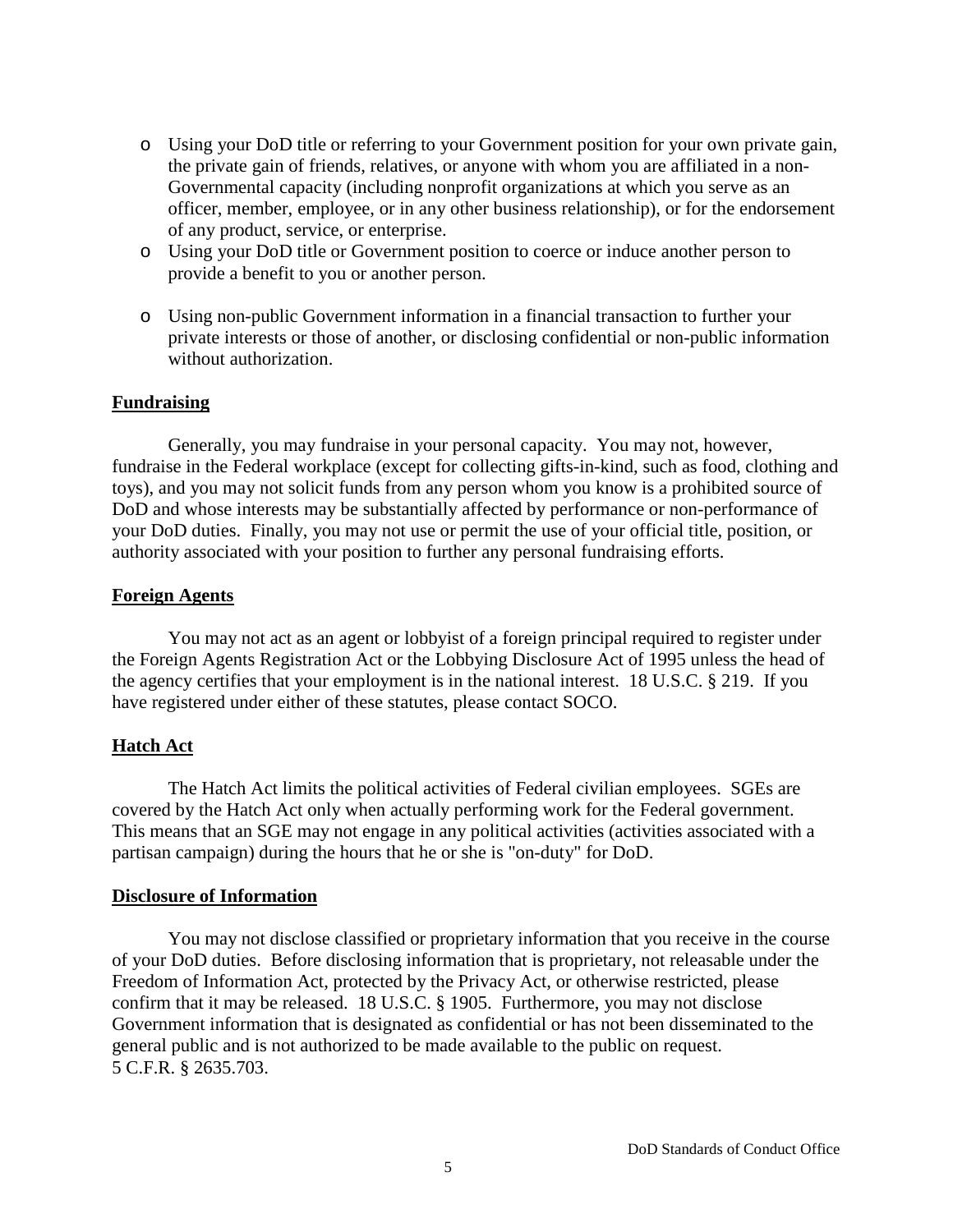#### **Questions and Answers**

Q. 1. While serving as an SGE you are asked to evaluate a contract between DoD and XYZ Company. You own \$16,000 worth of stock in XYZ Company. Can you evaluate the contract?

No, you may not evaluate the contract. SGEs are subject to the criminal conflict of interest statute and are prohibited from participating in any particular matter that has a direct and predictable effect on their own financial interests. The awarding of the contract will have a direct and predictable effect on XYZ Company and consequently, your own financial interests. There is a limited exemption for financial interests in stock that does not exceed \$15,000 in value; however, even if the stock's value did not exceed \$15,000, there would be a concern about the appearance of a conflict of interest.

Q. 2. As part of your DoD duties, you participate in a study that identifies four defense contractors suitable for future work on a prospective personnel system contract. One of the four contractors subsequently asks you to represent them before DoD on the personnel system contract. Can you represent the contractor before DoD?

No, you may not represent the contractor before DoD on the personnel system contract. Because you participated in the study in your SGE capacity, you are prohibited from representing an outside entity back to DoD on the same exact matter.

Q. 3. You would like to use your DoD title on marketing materials for your consulting firm. Can you use your DoD title to market your outside business?

No, you may not use your DoD title or position to promote your outside business. The ethics rules prohibit employees from using their DoD titles, or referencing their DoD position for their own private gain or the private gain of others.

Rev: 09/2020